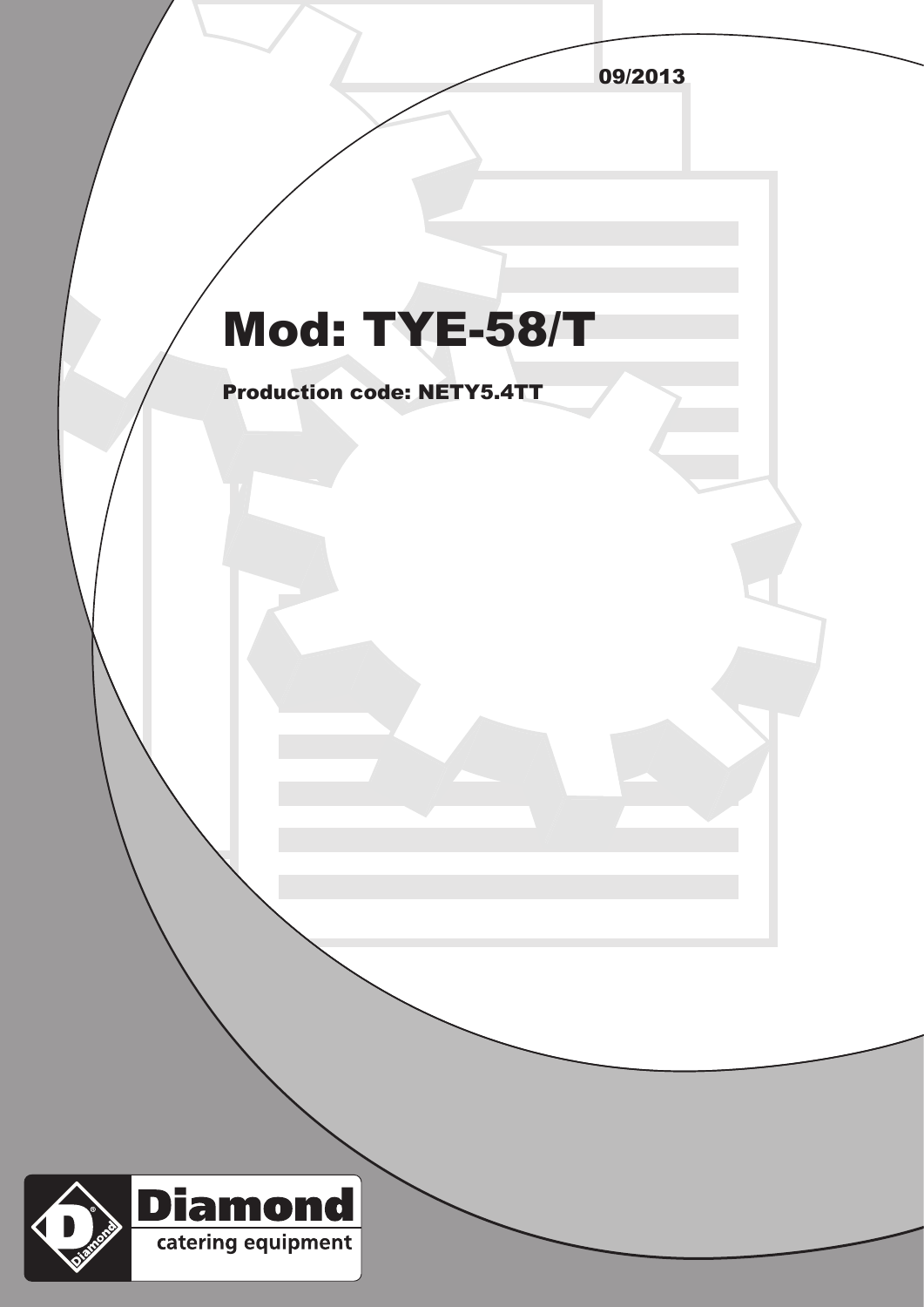Manual Instructions for Electric Teppanyaki

# **INSTALLATION, OPERATION and MAINTENANCE, INSTRUCTIONS** (2013)

# **ELECTRIC TEPPANYAKI MODEL: NETY 2.7 NETY 5.4 NETY 8.1**



Note: The picture is illustration only. We reserved the right to make technical changes in the interest in progress without prior notice.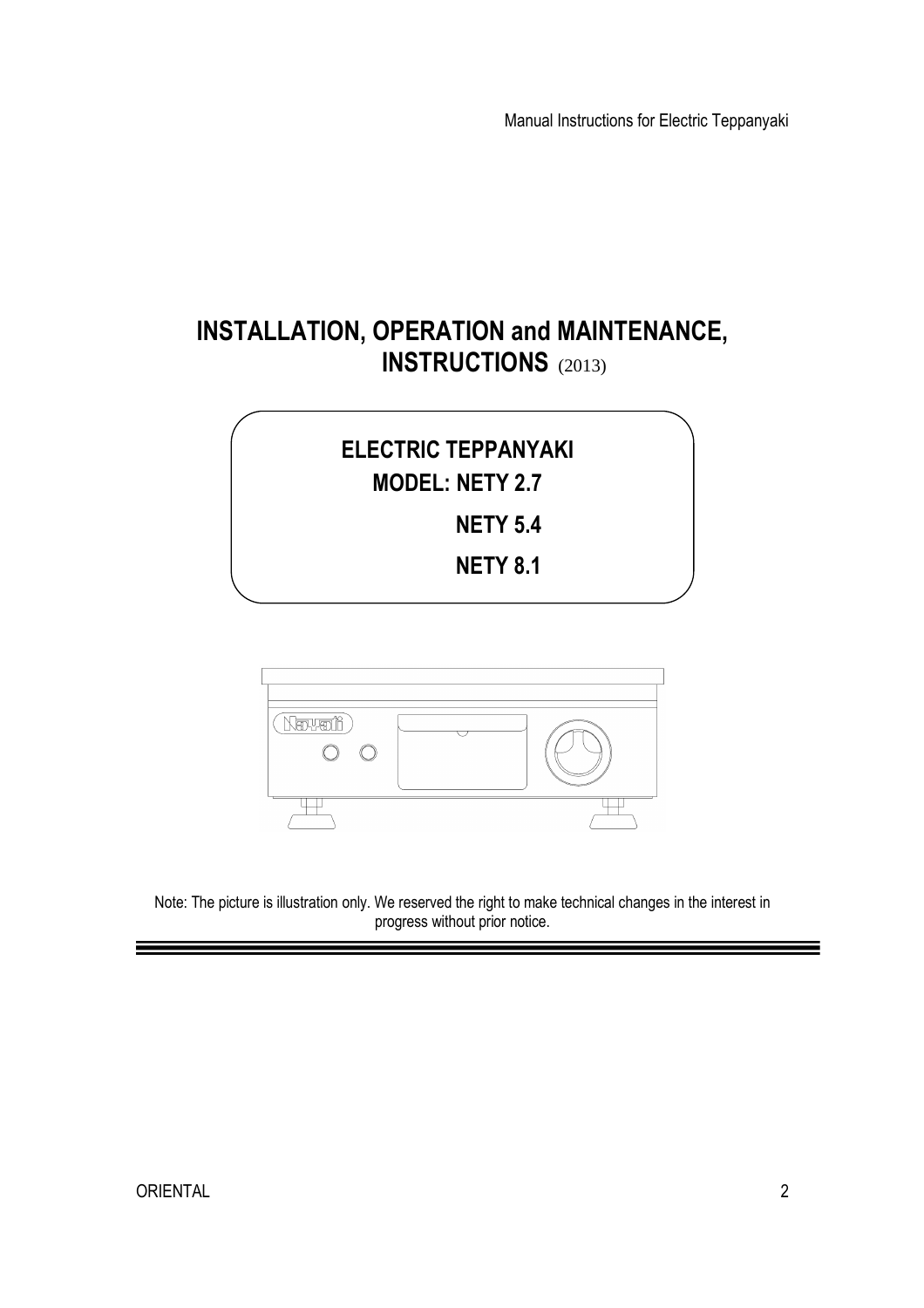# **TABLE OF CONTENT**

|           | Page |
|-----------|------|
|           | 1    |
|           | 2    |
|           | 3    |
|           | 4    |
|           | 6    |
|           | 6    |
|           | 8    |
| $\bullet$ | 11   |
|           | 14   |
|           | 15   |
| $\bullet$ | 16   |
|           | 16   |
|           | 18   |
|           | 19   |
| $\bullet$ | 19   |
| $\bullet$ | 20   |
|           | 21   |
|           | 23   |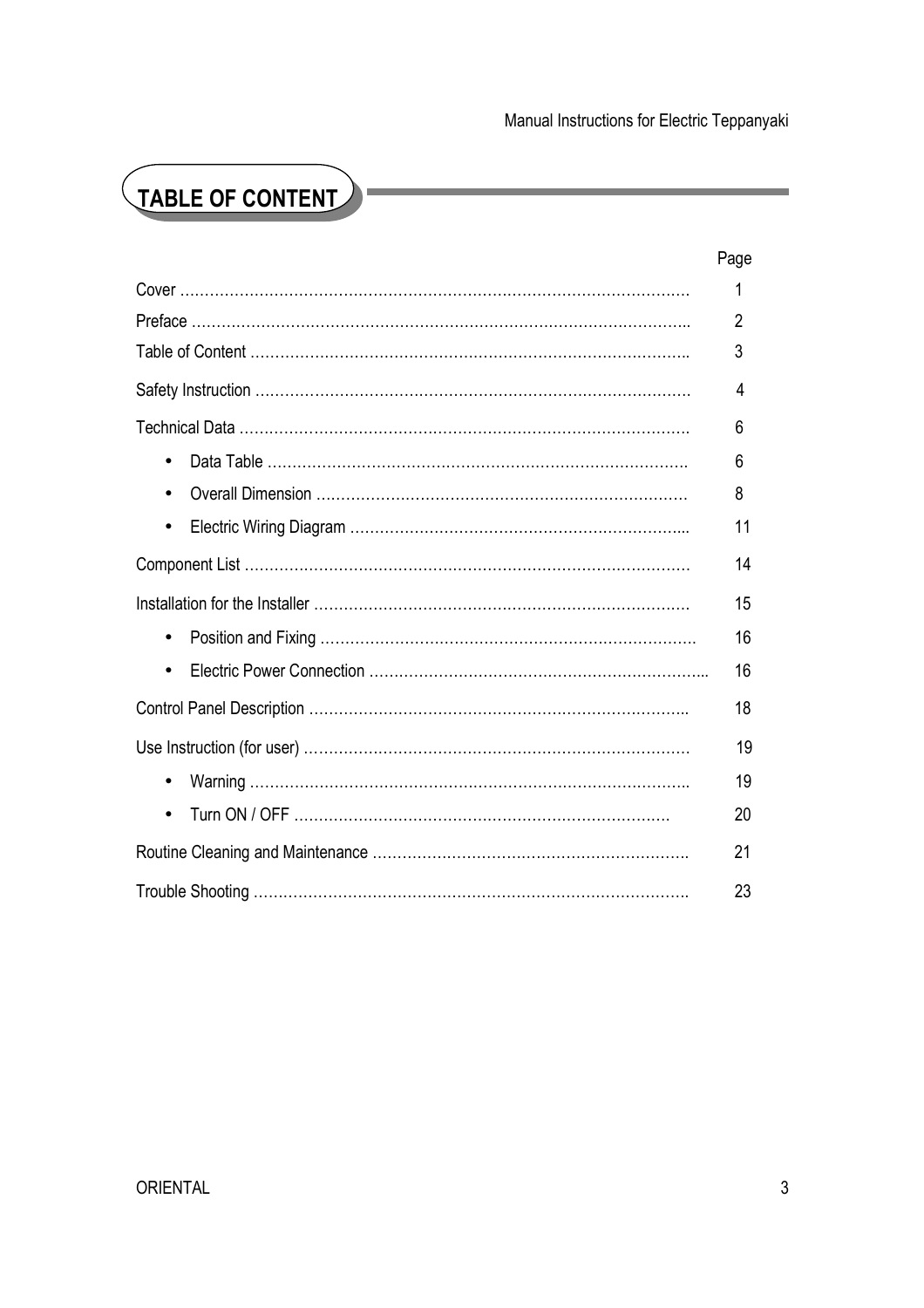# **SAFETY INSTRUCTIONS**

Very important!: Before installing, place the appliance on solid, flat, stable and horizontal surface and connection availability.

Read this manual instruction carefully before using Electric Teppanyaki. This appliance is for food preparation only. Below are safety instructions that strictly conformed:

- Improper installation, maintenance, cleaning, or modification to the appliance could lead to severe injury or death and could damage the appliance.
- The mechanics must instruct staff regularly to avoid accident and damage of the appliance.
- NAYATI Electric Teppanyaki may be used for skilled staff only.
- DO NOT place the appliance in a toxic area or have a risk of explosion.
- DO NOT place the appliance near flammable materials such gasoline, fat, clothes, liquid gas, paper, etc.
- DO NOT place the appliance in wet or humid room or condition such in rain or near water leaks, etc.
- DO NOT use the appliance for drying clothes, paper, or living animals.
- DO NOT use the appliance to heat non-food products.
- Put the appliance in a good ventilated room.
- Before cleaning or maintaining the appliance, detach the electric cable and allow it to cool.
- DO NOT touch the area  $\sqrt{\frac{100}{100}}$ . This sign means VERY HOT. Beware of severe burning injury.
- DO NOT attempt to dismantle or repair the appliance. The authorized mechanics must do all jobs.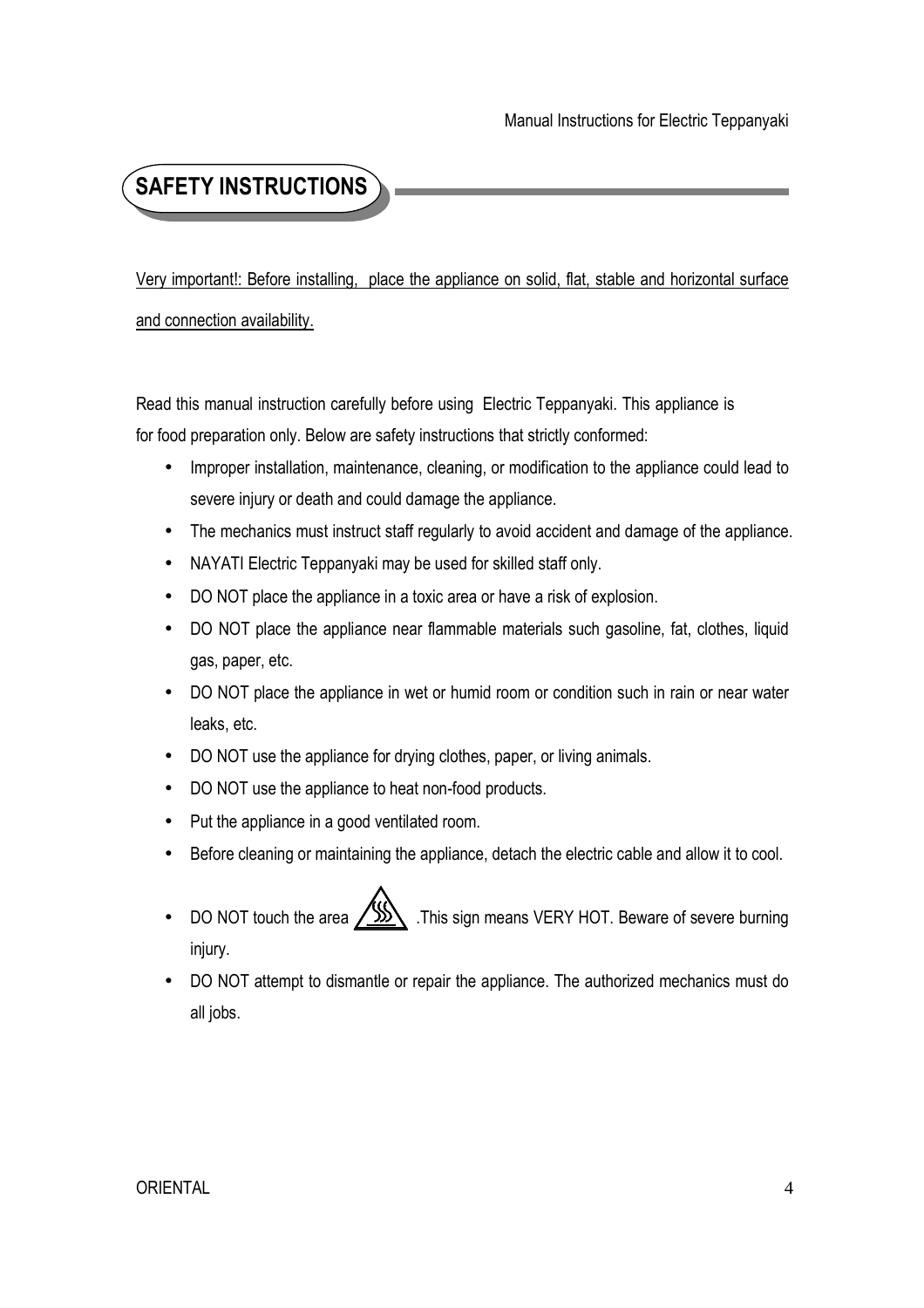

.

## **ELECTRIC SHOCK HAZARD !**

- Authorized and qualified mechanic can do the maintenance and repairs. Turn OFF and disconnect the appliance before opening front panel and
	- accessing electrical area inside the appliance.

## **INJURY RISK !**



- Avoid Electric Teppanyaki installation next to fat Fryer.
- Water could splash into the Fryer and may injure the user.
- It is recommended to keep a safe distance between Electric
	- Teppanyaki and other kitchen equipment like Fryer.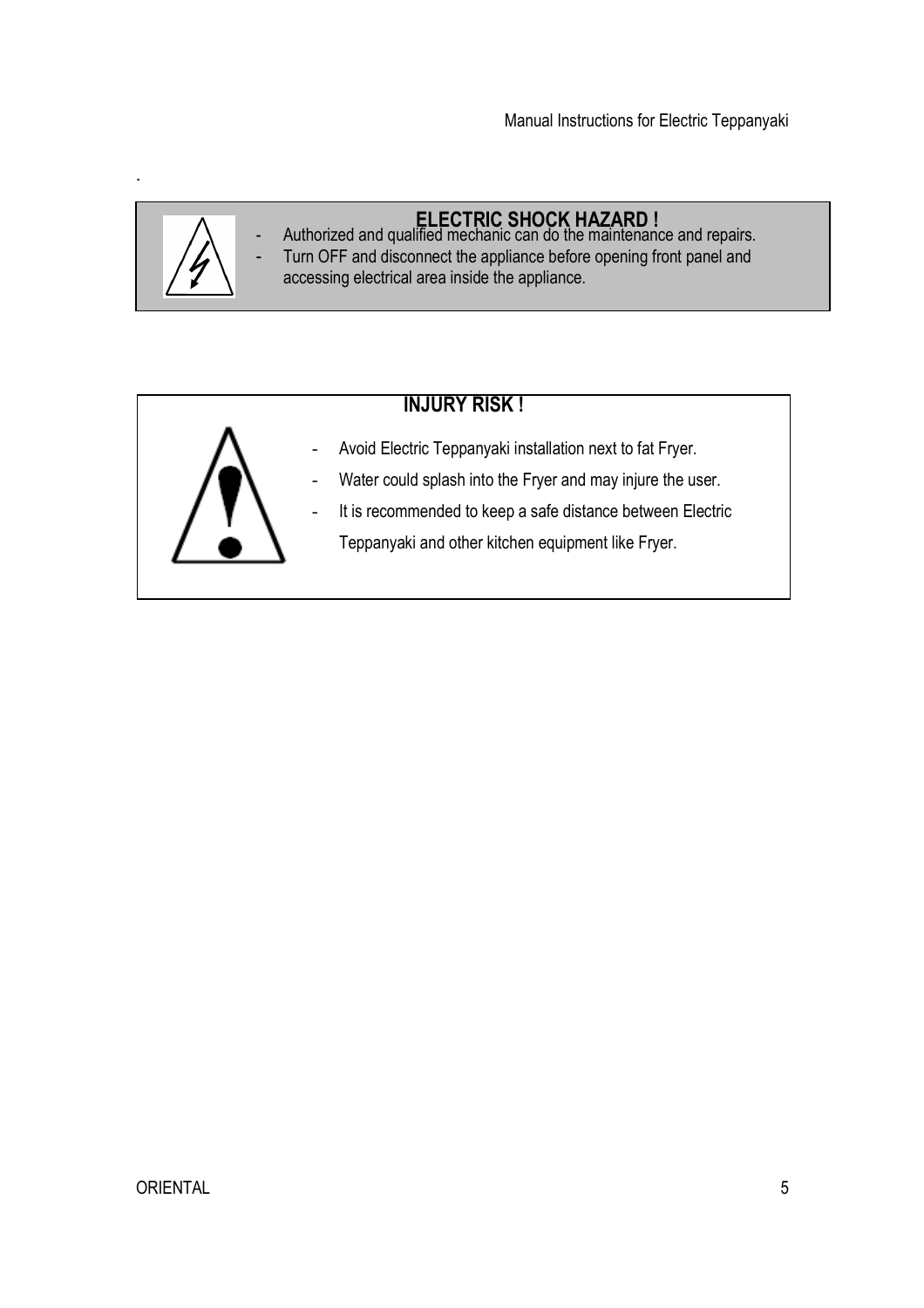**TECHNICAL DATA**

Electric Teppanyaki is made of stainless steel and provided with griddle pan. The appliance also equipped with Thermostat to adjust the cooking temperature.

#### • **Data Table**

Table 1: Technical Specification

| <b>Technical Specification</b> |                                                  |             |               |  |
|--------------------------------|--------------------------------------------------|-------------|---------------|--|
| <b>Model</b>                   | <b>NETY 2.7</b>                                  |             |               |  |
| <b>Overall Dimension</b>       | <b>Width</b>                                     | Depth       | <b>Height</b> |  |
| (mm)                           | 375<br>500<br>150                                |             |               |  |
| <b>Temperature Setting</b>     | $50^{\circ}$ C - 300 $^{\circ}$ C                |             |               |  |
| <b>Temperature Control</b>     | 1                                                |             |               |  |
| <b>Electric Consumption</b>    | 2800W                                            |             |               |  |
| <b>Electric Connection</b>     | 1N AC 230V 50/60Hz                               |             |               |  |
| <b>Cable Power</b>             | Cable Type                                       | $:$ H07RN-F |               |  |
|                                | Cable Dimension : $3 \times 2.5$ mm <sup>2</sup> |             |               |  |

| <b>Technical Specification</b> |                                                  |              |               |
|--------------------------------|--------------------------------------------------|--------------|---------------|
| <b>Model</b>                   | <b>NETY 5.4</b>                                  |              |               |
| <b>Overall Dimension</b>       | <b>Width</b>                                     | <b>Depth</b> | <b>Height</b> |
| (mm)                           | 580<br>500                                       |              | 150           |
| <b>Temperature Setting</b>     | $50^{\circ}$ C - 300 $^{\circ}$ C                |              |               |
| <b>Temperature Control</b>     | 2                                                |              |               |
| <b>Electric Consumption</b>    | 5600W                                            |              |               |
| <b>Electric Connection</b>     | 3N AC 400V 50/60Hz                               |              |               |
| <b>Cable Power</b>             | Cable Type                                       | $:$ H07RN-F  |               |
|                                | Cable Dimension : $5 \times 2.5$ mm <sup>2</sup> |              |               |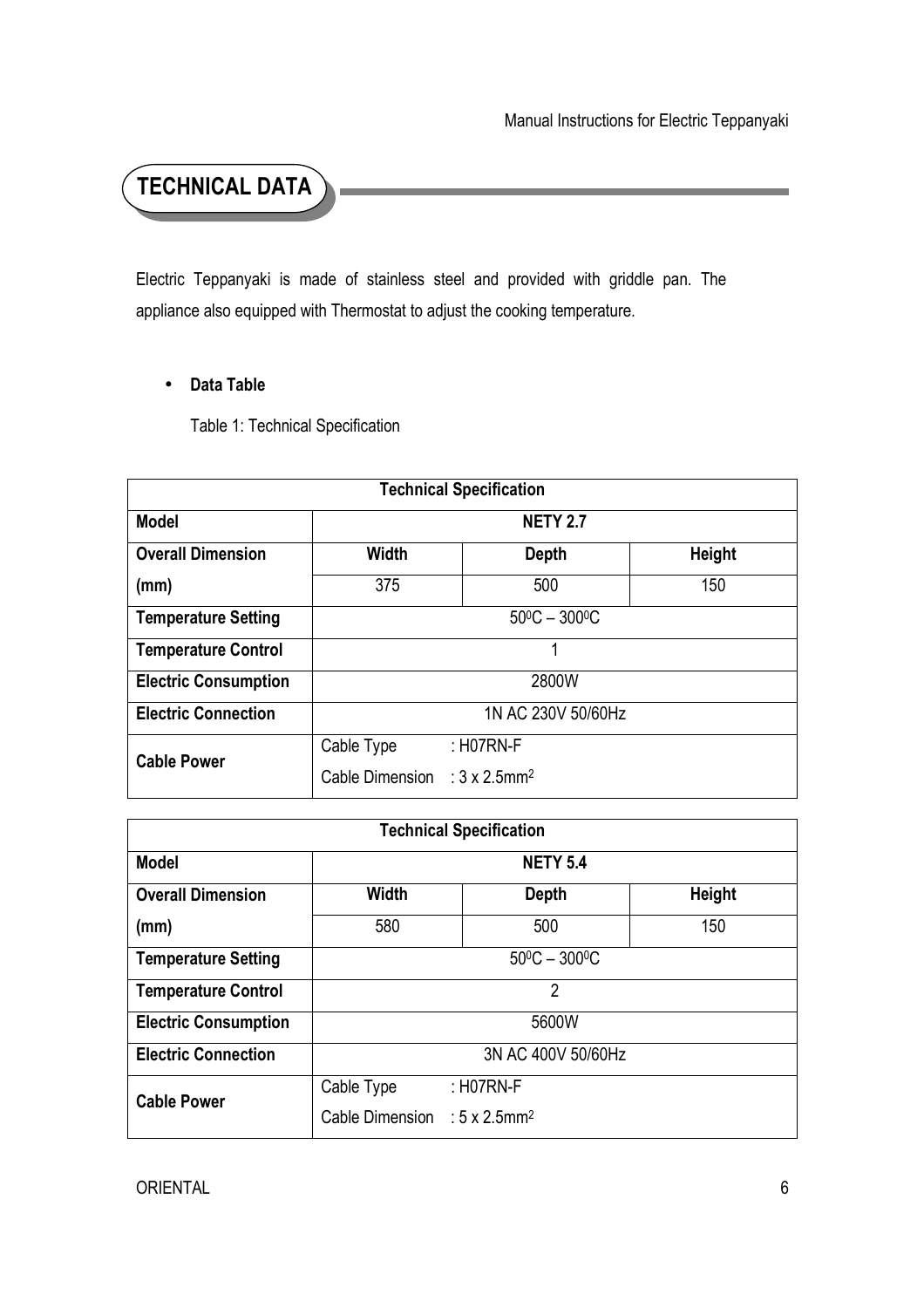| <b>Technical Specification</b> |                                                  |             |     |
|--------------------------------|--------------------------------------------------|-------------|-----|
| <b>Model</b>                   | <b>NETY 8.1</b>                                  |             |     |
| <b>Overall Dimension</b>       | <b>Width</b><br><b>Height</b><br><b>Depth</b>    |             |     |
| (mm)                           | 900                                              | 500         | 150 |
| <b>Temperature Setting</b>     | $50^{\circ}$ C - 300 $^{\circ}$ C                |             |     |
| <b>Temperature Control</b>     | 3                                                |             |     |
| <b>Electric Consumption</b>    | 8400W                                            |             |     |
| <b>Electric Connection</b>     | 3N AC 400V 50/60Hz                               |             |     |
| <b>Cable Power</b>             | Cable Type                                       | $:$ H07RN-F |     |
|                                | Cable Dimension : $5 \times 2.5$ mm <sup>2</sup> |             |     |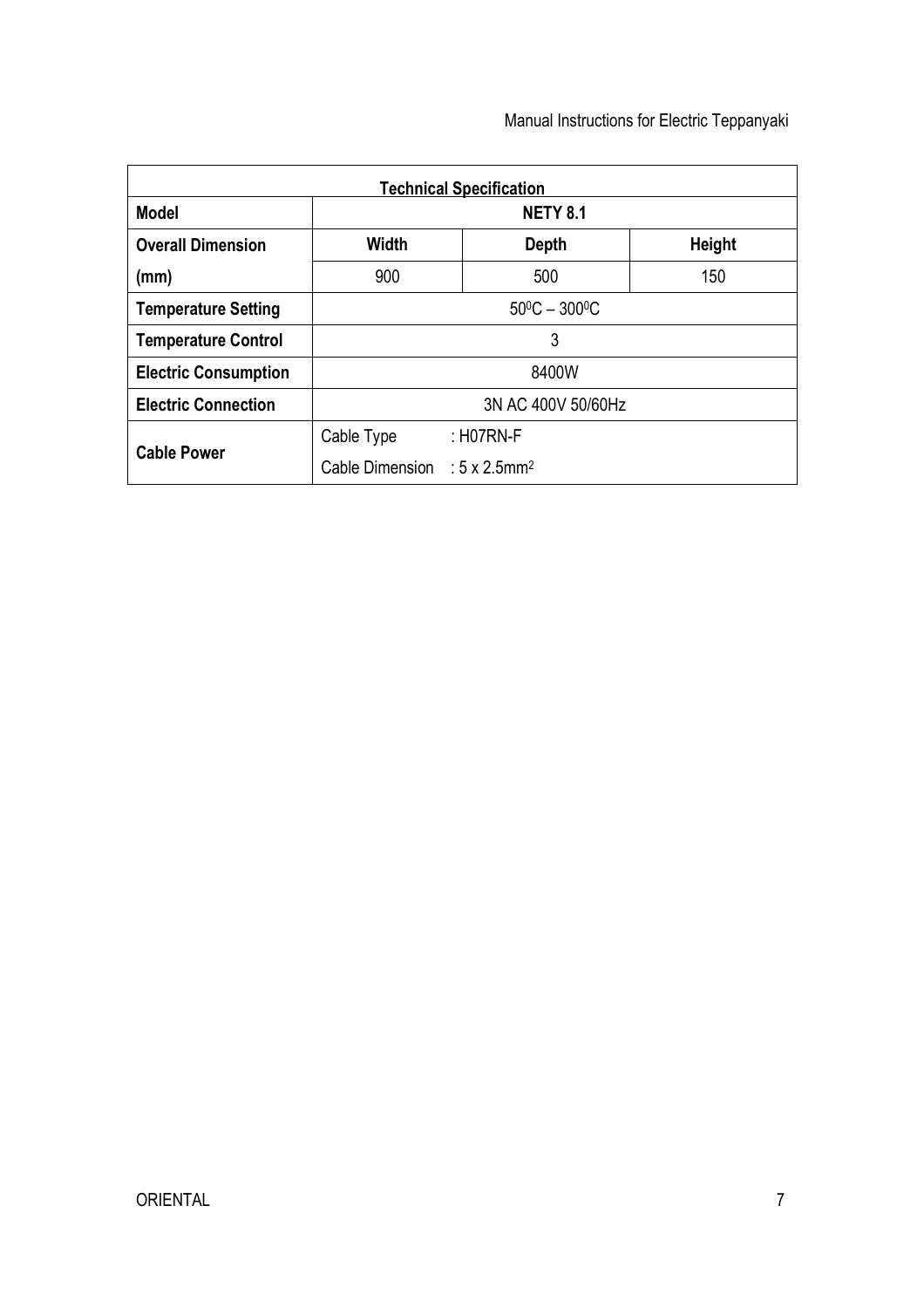• **Overall Dimension**  NETY 2.7

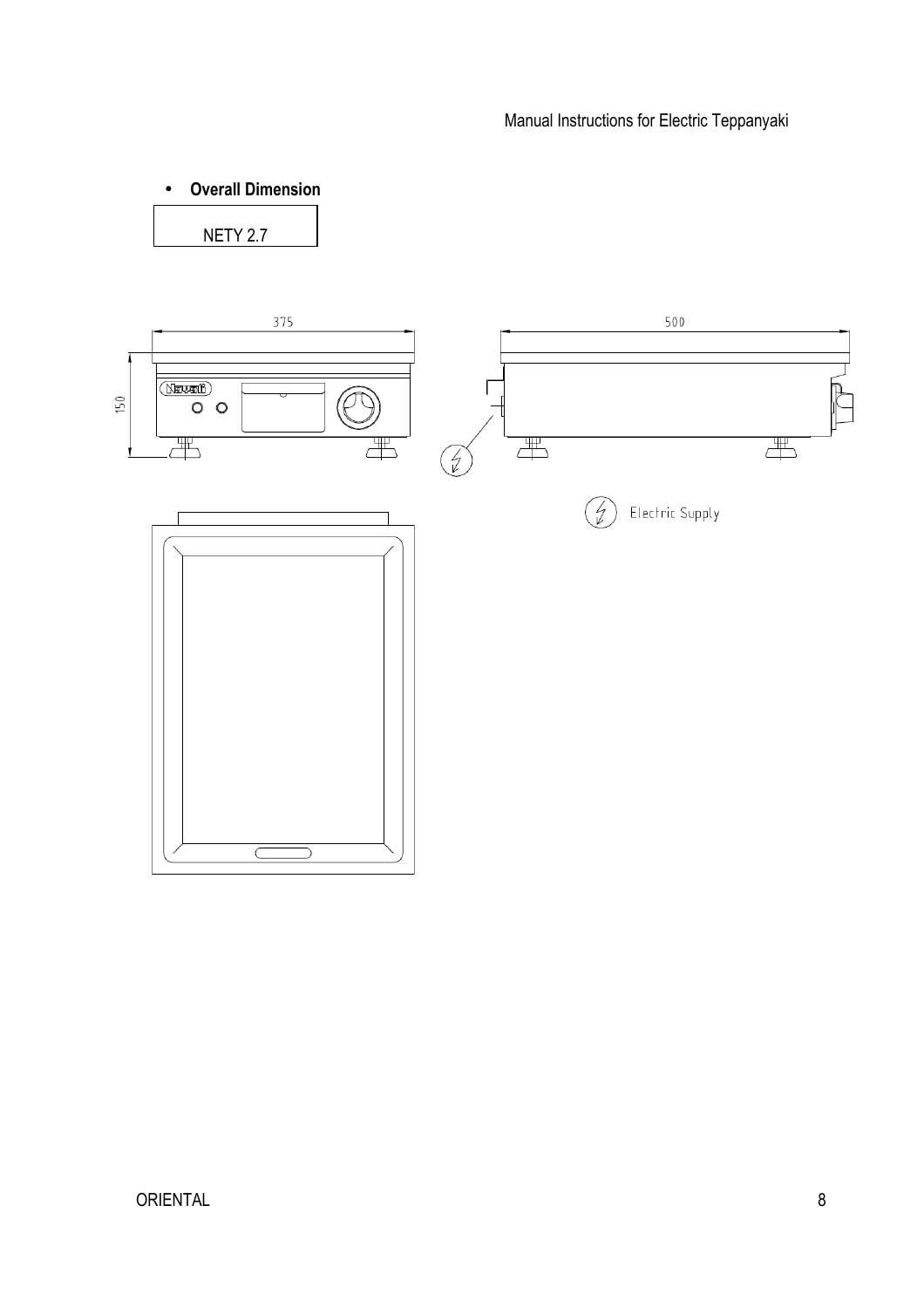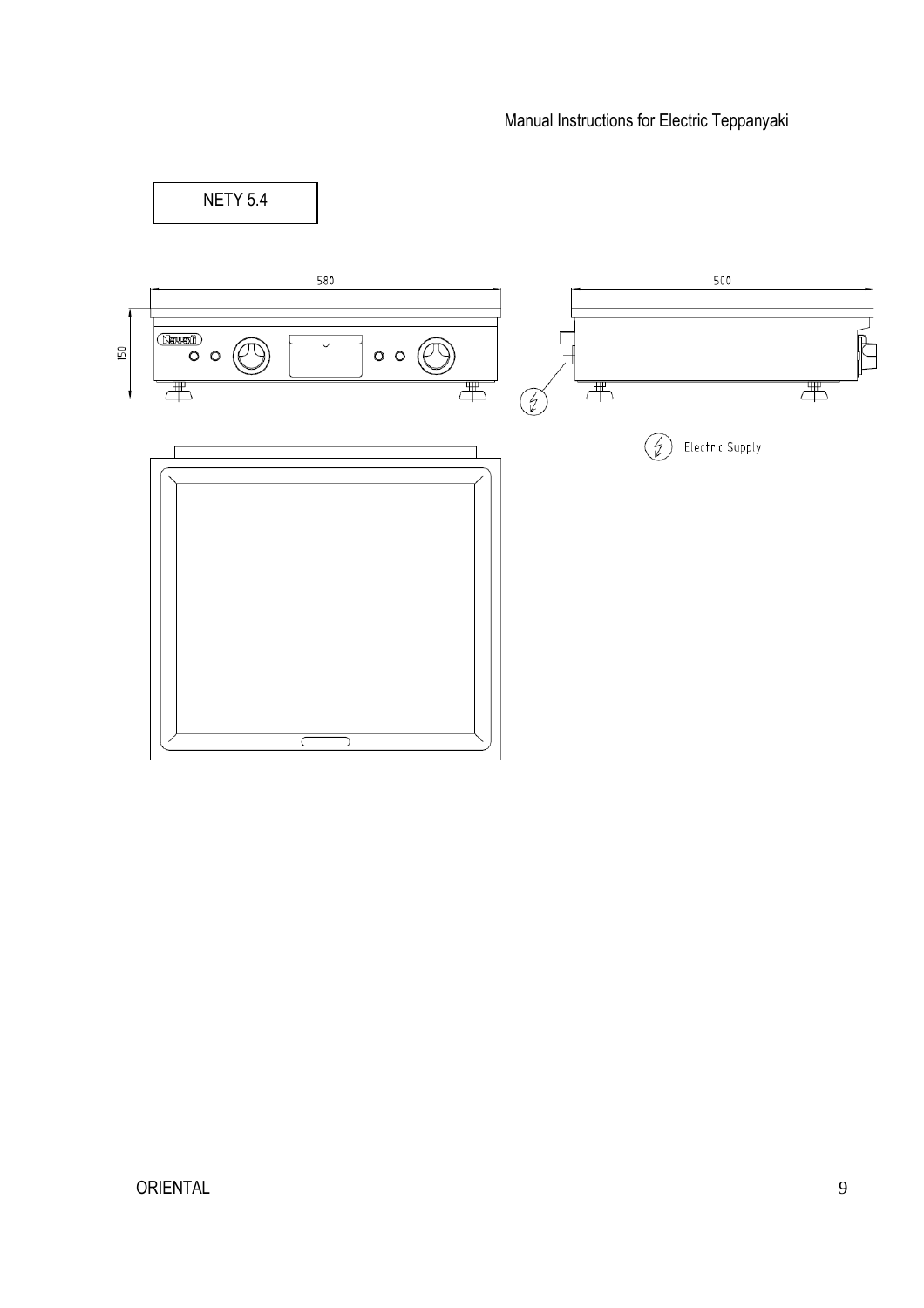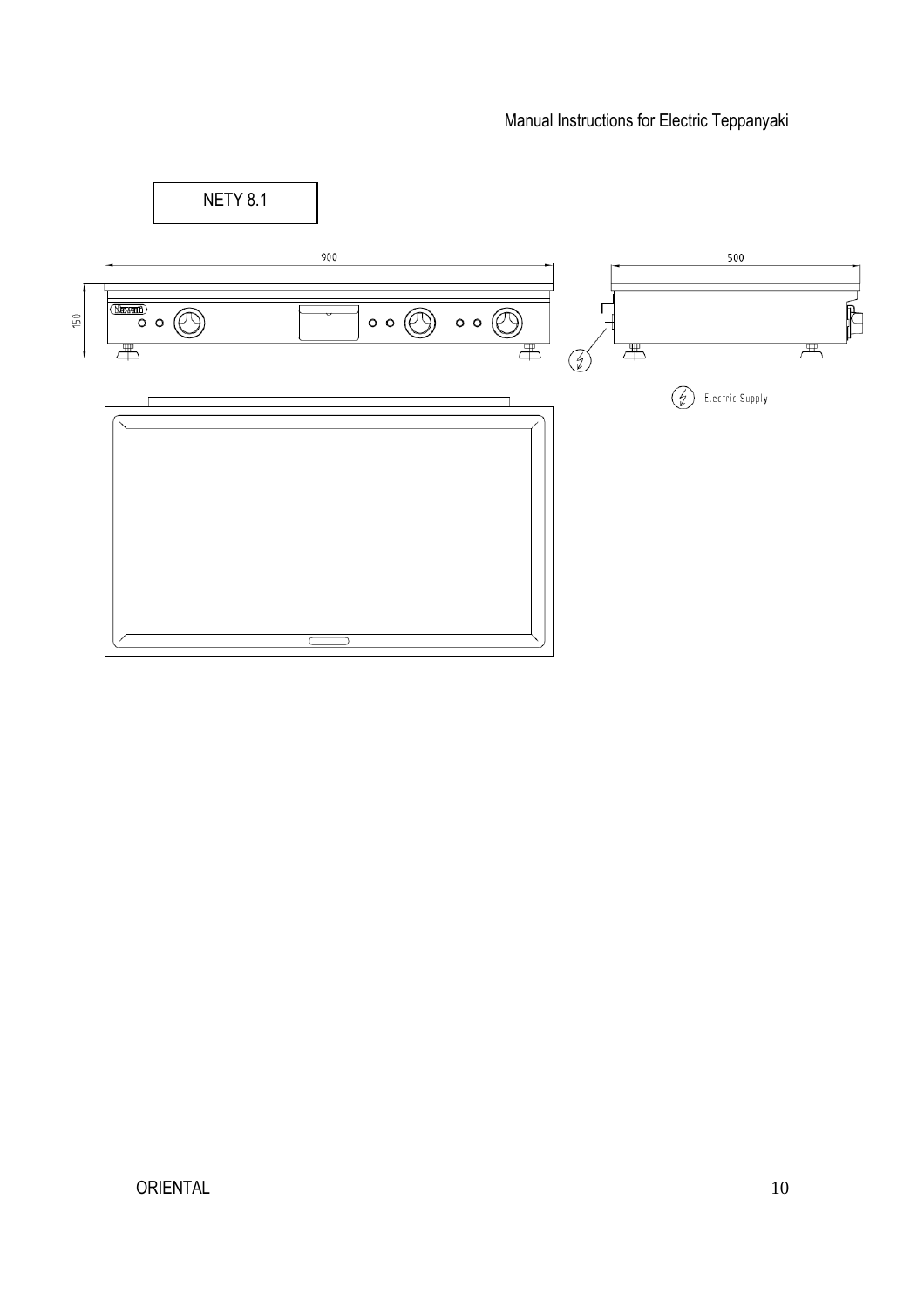• **Electric Wiring Diagram** 

NETY 2.7 1N AC 230V 50/60Hz 2800W

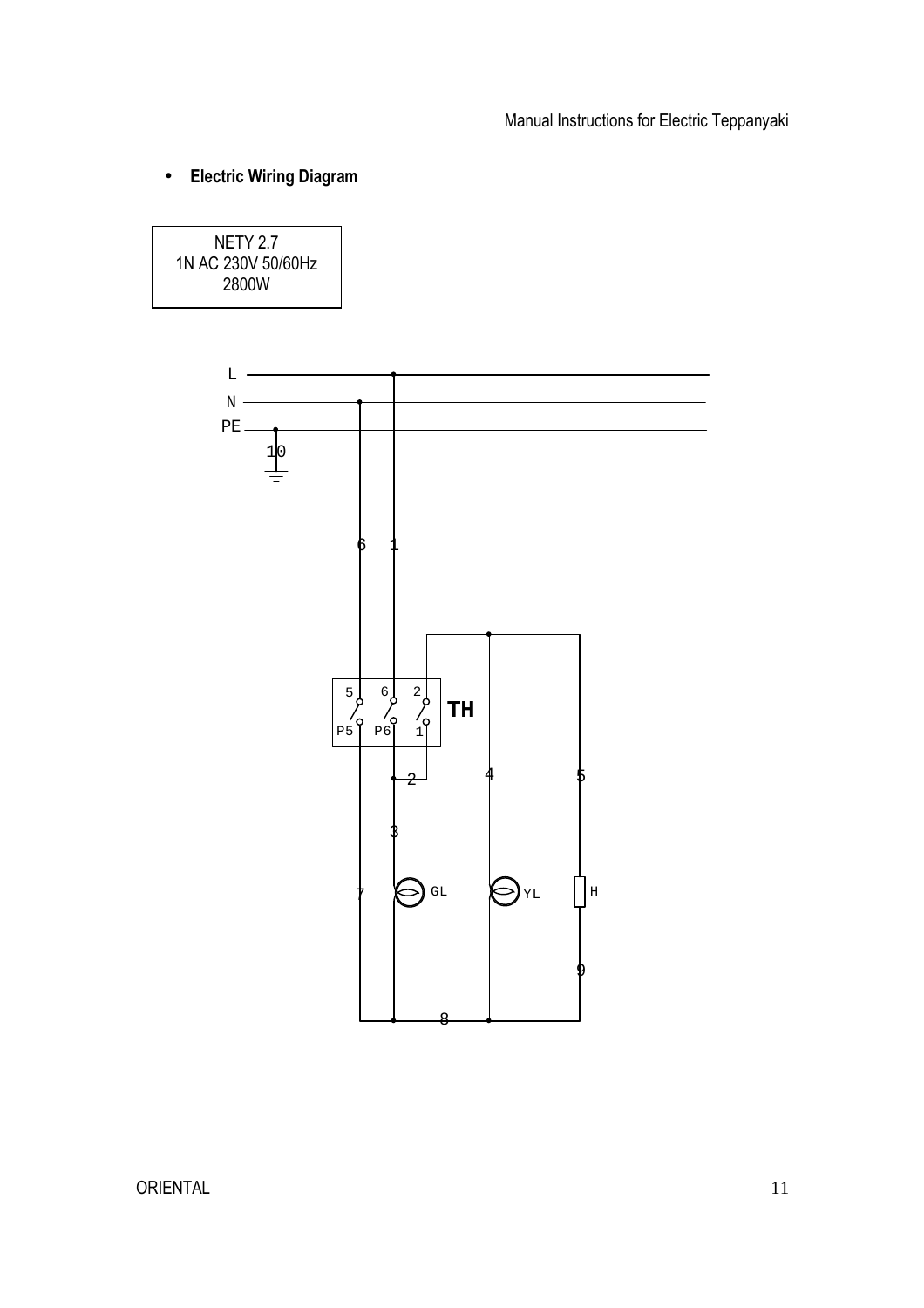NETY 5.4 3N AC 400V 50/60Hz 5600W

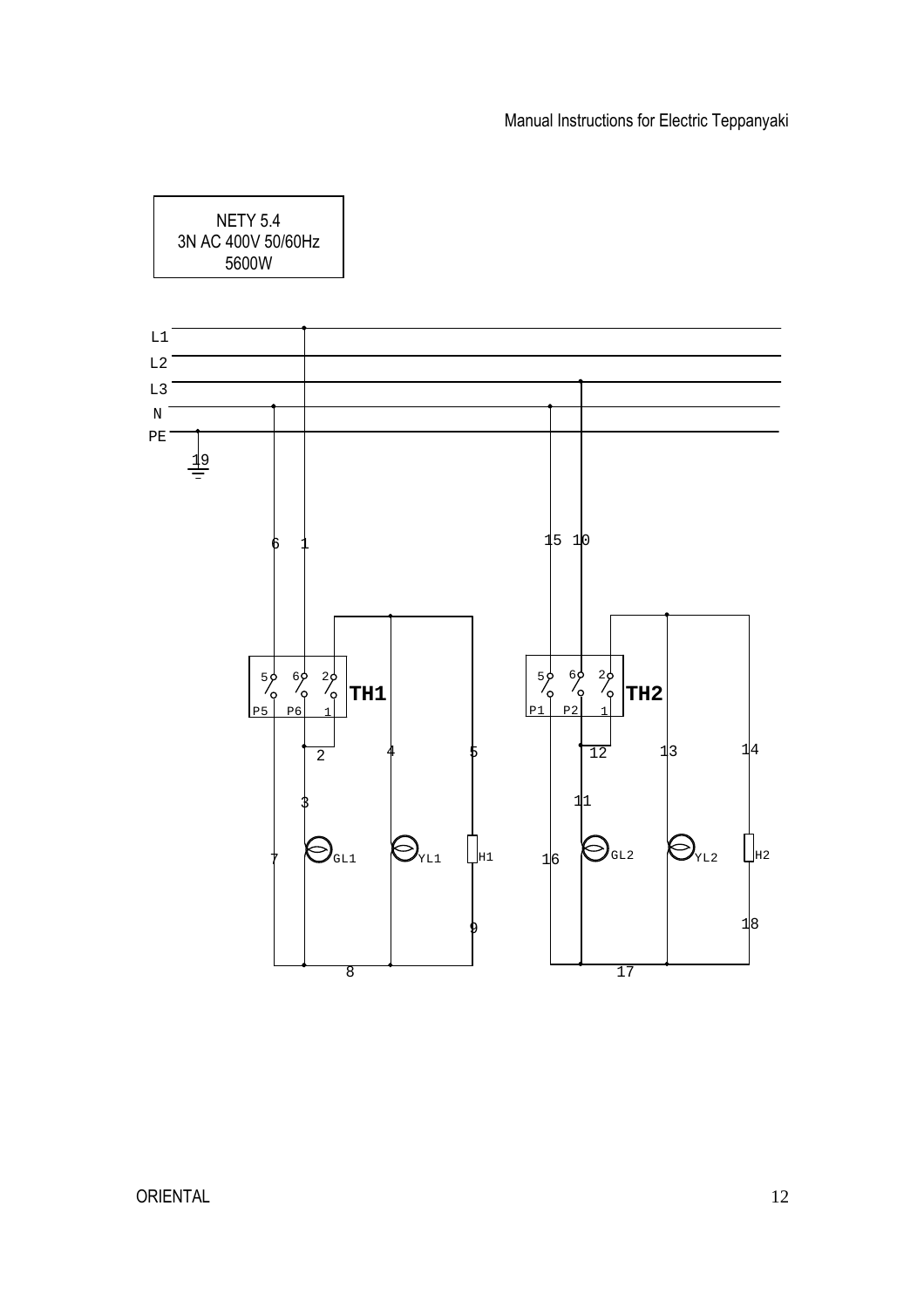NETY 8.1 3N AC 400V 50/60Hz 8400W

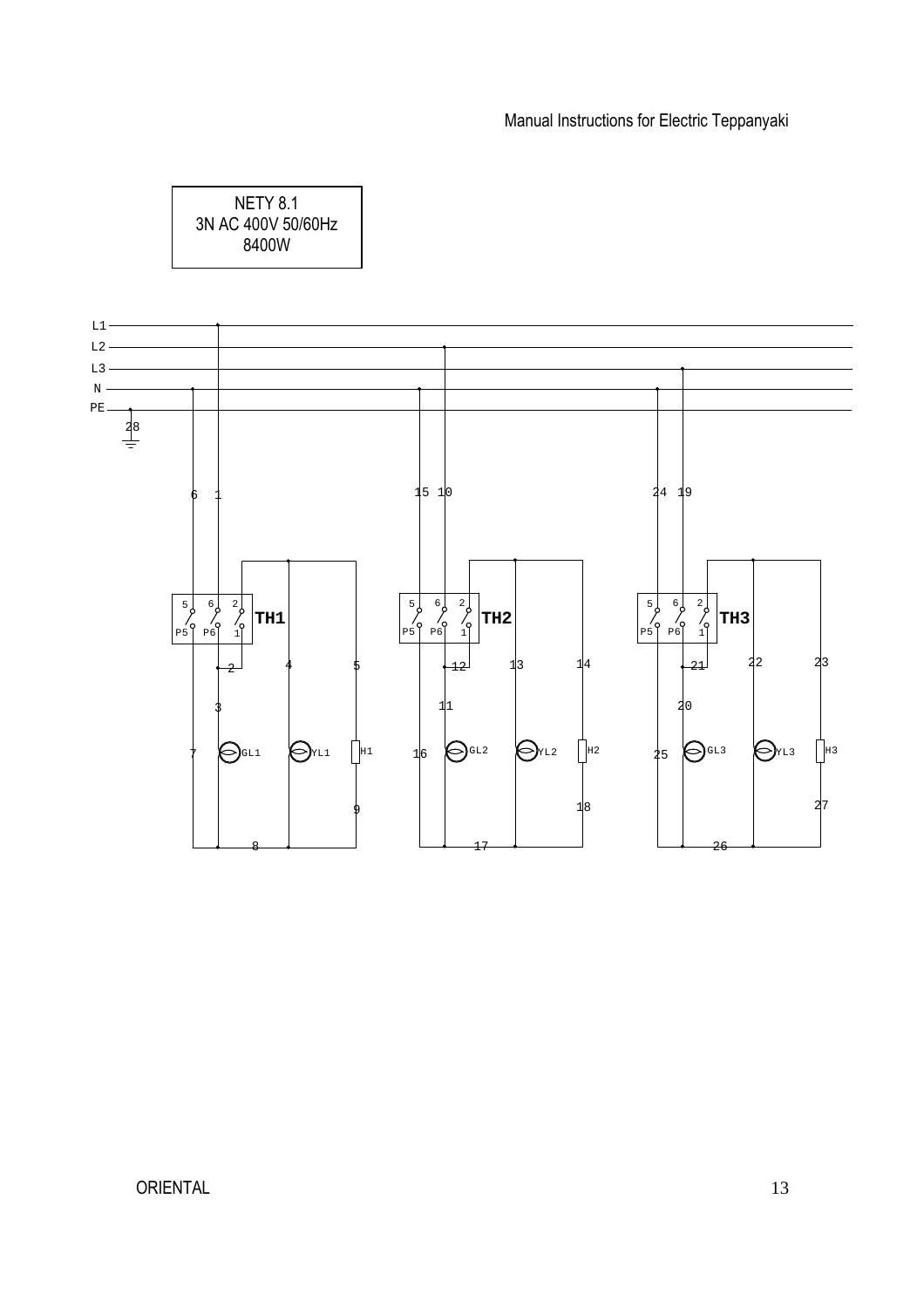# **COMPONENT LIST**

#### • **NETY 2.7**

| <b>CODE</b> | <b>DESCRIPTION</b>                   | P/N             | QTY |
|-------------|--------------------------------------|-----------------|-----|
| TН          | Thermostat w/ Switch ON/OFF 50-320°C | <b>PD.412C</b>  |     |
| GL          | Pilot Light Green 230V               | <b>PD.414KB</b> |     |
| YL          | Pilot Light Yellow 230V              | <b>PD.414JB</b> |     |
| Н           | Rod Heater 2800W/230V                | <b>PD.211E</b>  |     |

#### • **NETY 5.4**

| <b>CODE</b> | <b>DESCRIPTION</b>                   | P/N             | <b>QTY</b> |
|-------------|--------------------------------------|-----------------|------------|
| TH1-TH2     | Thermostat w/ Switch ON/OFF 50-320°C | PD.412C         |            |
| GL1-GL2     | Pilot Light Green 230V               | <b>PD.414KB</b> |            |
| YL1-YL2     | Pilot Light Yellow 230V              | <b>PD.414JB</b> |            |
| $H1-H2$     | Rod Heater 2800W/230V                | PD.211E         |            |

#### • **NETY 8.1**

| <b>CODE</b> | <b>DESCRIPTION</b>                   | P/N             | QTY |
|-------------|--------------------------------------|-----------------|-----|
| TH1-TH3     | Thermostat w/ Switch ON/OFF 50-320°C | <b>PD.412C</b>  |     |
| GL1-GL3     | Pilot Light Green 230V               | <b>PD.414KB</b> |     |
| YL1-YL3     | Pilot Light Yellow 230V              | <b>PD.414JB</b> |     |
| $H1-H3$     | Rod Heater 2800W/230V                | PD.211E         |     |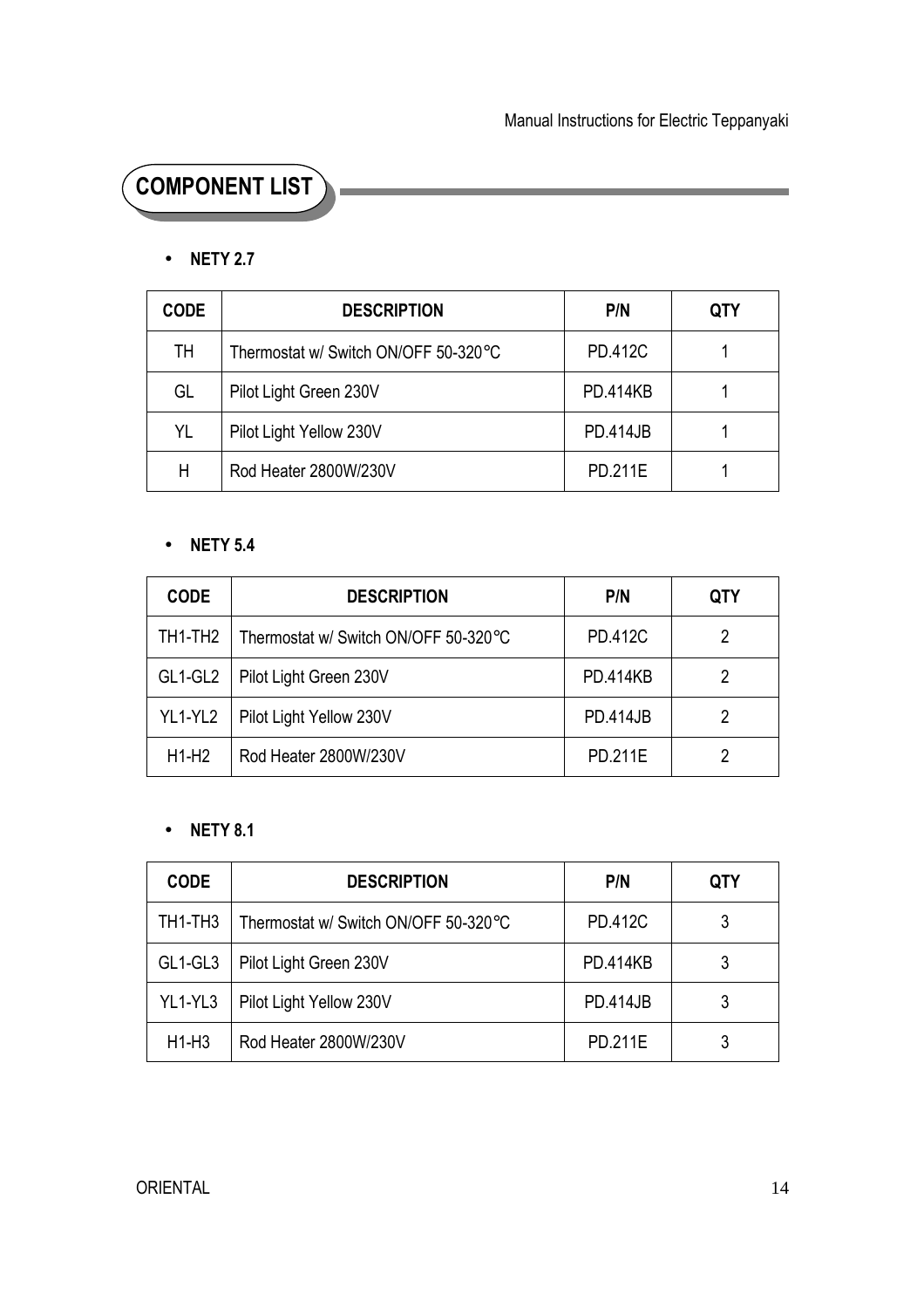# **INSTALLATION FOR THE INSTALLER**

Very important!: Before installing, place the appliance on solid, flat, stable and horizontal surface and connection availability.

The following instructions are intended for authorized and qualified installer. Before doing installation, adjustment, and maintenance operations, the installer must follow local and legal regulations. Cut the electrical power before doing any installation.

- 1. This appliance is using electric power. Electric services should be installed according to:
	- a. Local and international standards
	- b. Local recommendations related to building standards and codes
	- c. Directions and regulations from power supply companies
	- d. Regulation concern with prevention accident measures
	- e. Fire prevention regulations
	- f. Applicable I.E.C (International Electro technical Commission) regulations
- 2. Remove all packaging material and protective coatings.
- 3. Ensure electric power supply is sufficient to operate this appliance.
- 4. Before testing, put the appliance in a good ventilated room and keep all flammable material away.
- 5. Before cleaning or maintaining the appliance, please cut off electric power and isolate gas supply (if any) to the safe place.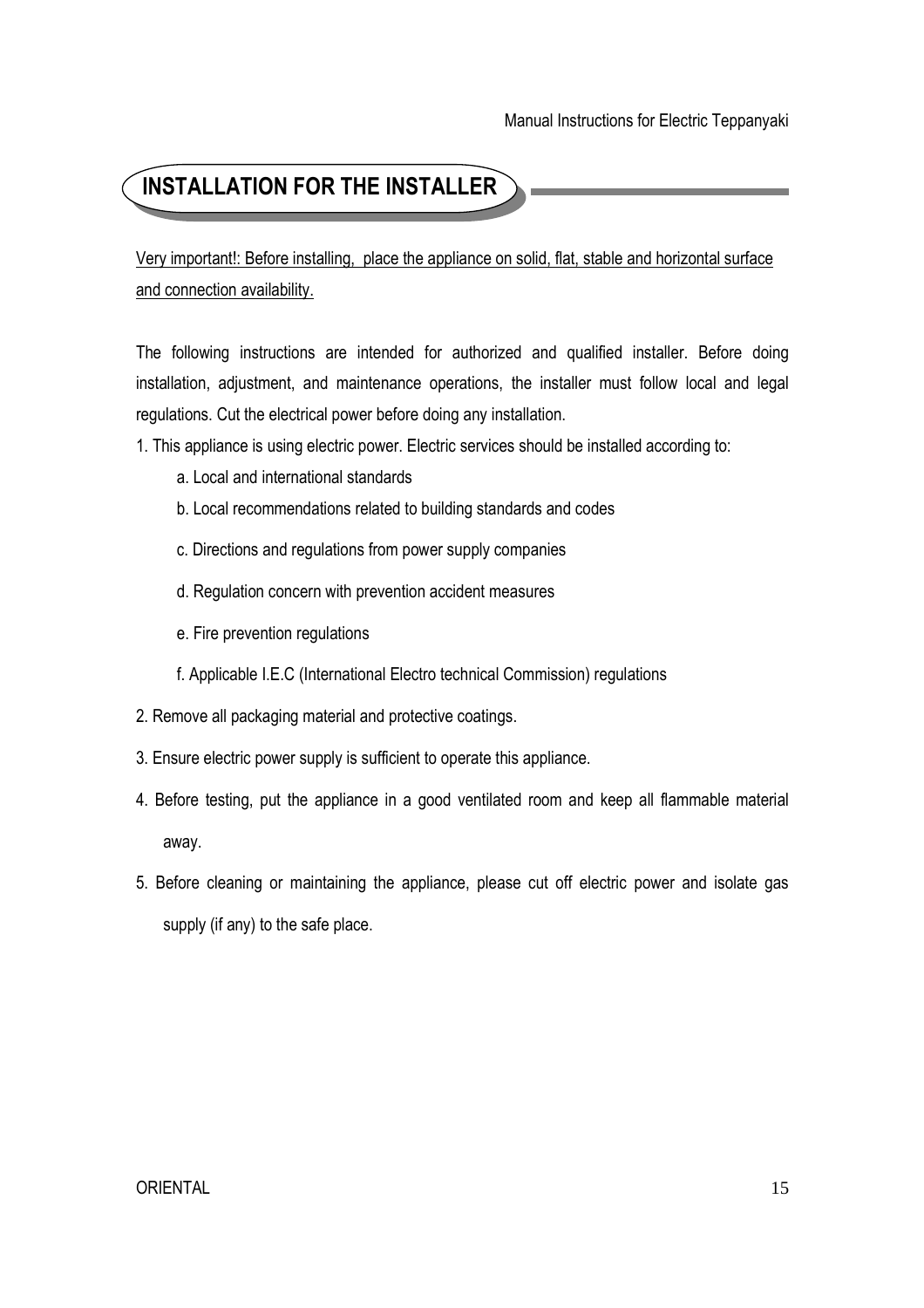#### • **Position and Fixing**

 Authorized personnel must do the installation. Install the appliance according to National Safety Standard about electric appliances. Install the appliance under an extractor fan to remove the cooking fumes. Make sure that any object around or under Electric Teppanyaki does not obstruct air volume required for air circulation. Put away any flammable materials near Electric Teppanyaki. When the appliance is freestanding, keep a distance at least 10 cm from side, and rear walls. Especially when the appliance close to wall and does not protected with fire-resistant materials made. Install the appliance separately or side by side with other appliance according to recommended range. Put Electric Teppanyaki on solid, flat, and horizontal surface. Adjust the height of the four feet by using brackets. Before turn the appliance ON, remove the protective film. Remove any adhesive with appropriate solvent. Eliminate all packaging material according to national laws.

#### • **Electric Power Connection**

- Before connecting the appliance to the main supply, compare the electrical data in the rating plate (on the appliance side panel) to the local electric energy supply. Make sure the main voltage correspond to the voltage indicated on the nameplate of the appliance.
- Registered installation companies must do the electric installation concerned with certain local and national regulations. The companies are responsible for interpret all regulation and perform the installation and safety instructions. The warning signs and nameplates must strictly conform.
- The appliance equipped with a power terminal and connected with power cable and power socket.
- DO NOT put the power cable near heat sources or water leakage area.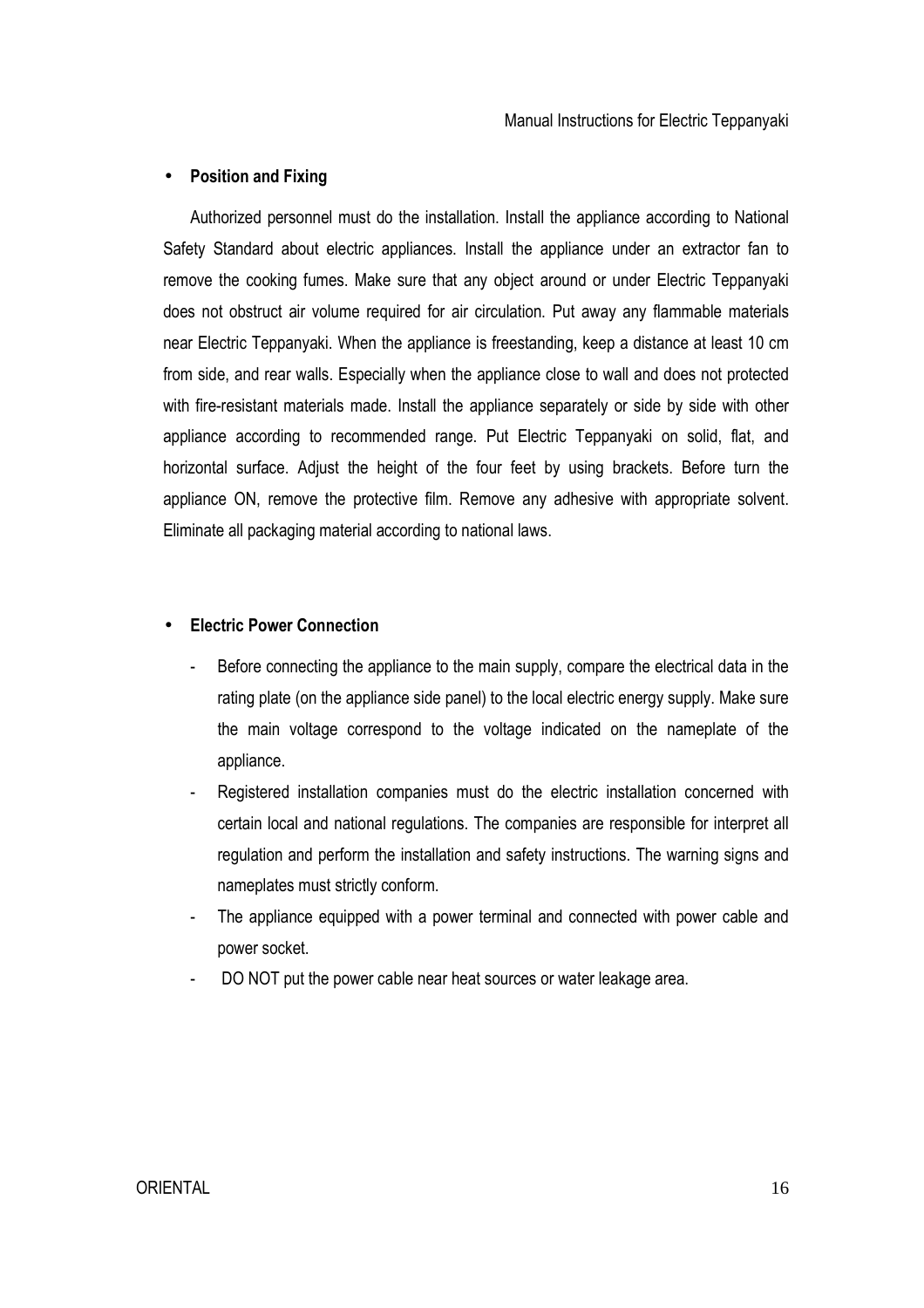#### **WARNING!**

- To avoid electric shock, it is necessary to have earth connection. You can find the earth connection at the terminal boards, identified with  $\frac{1}{\sqrt{1-\frac{1}{n}}}$  symbol to where earth wire has to connect.

#### **ATTENTION!**

Before turn ON the appliance:

- Please make sure that the connection and electric installation installed in appropriate tension / voltage.
- Put away all flammable material near the appliance.
- Put the appliance in good ventilated room.



### **WARNING !**

### **Incorrect voltage may damage the appliance.**

- NETY 2.7 (1N AC 230V 50/60Hz 2800W)
- NETY 5.4 (3N AC 400V 50/60Hz 5600W)
- NETY 8.1 (3N AC 400V 50/60Hz 8400W)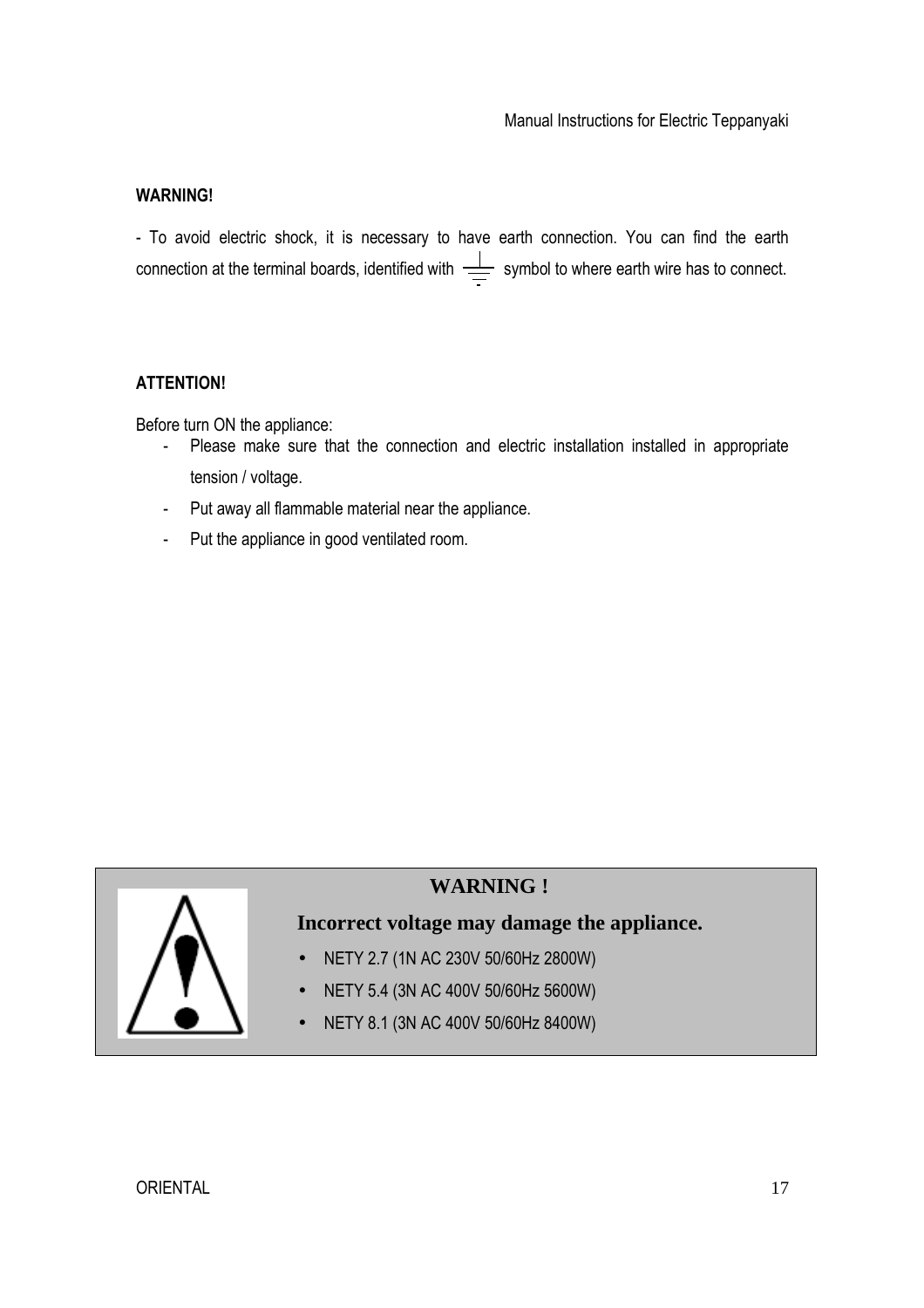

#### **A : Thermostat control knob**

To turn ON / OFF the appliance and adjust the temperature for cooking

### **B : Yellow Pilot Light**

Indicates the heating process is working

### **C : Green Pilot Light**

Indicates the appliance is ON / OFF and ready to use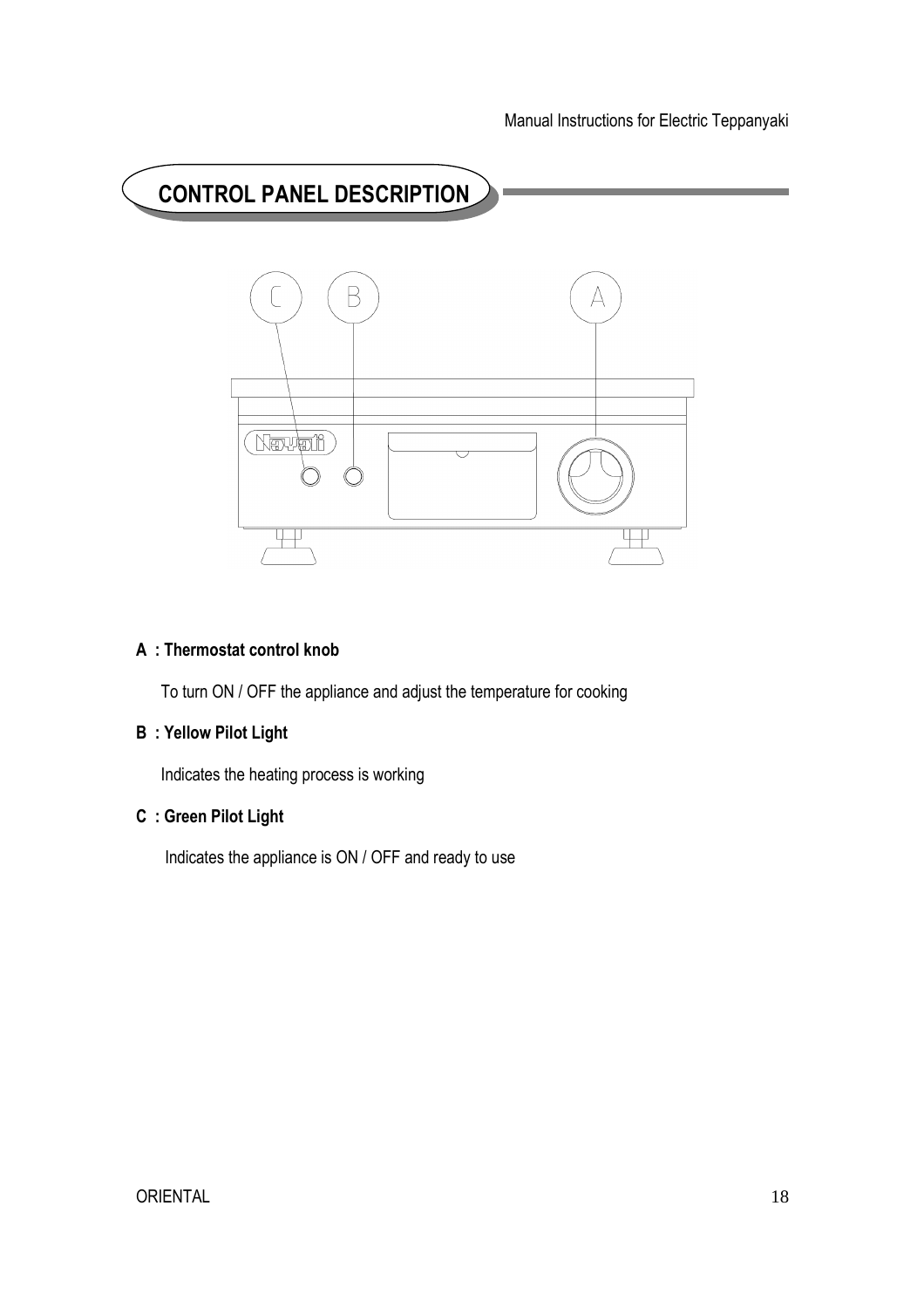## **USE INSTRUCTIONS (for user)**

#### • **Warning**

This appliance is an electric cooker for professional use. It shall be used by authorized people only. Before starting, please make sure that the appliance is in good condition and put it in a good ventilated room. Below are several preliminaries warning that strictly conformed:

- 1. If there is a persistent breakdown, please contact authorized mechanic.
- 2. User is only responsible for daily routine cleaning for maintenance.
- 3. Qualified mechanics must do all operations related to installation and maintenance according to Regulation in force.
- 4. Use this Electric Teppanyaki only to COOKING: SAUTEING and SHALLOW FRYING. DO NOT use the Electric Teppanyaki for other purposes. Any other uses may be considered as improper and dangerous use. Please control the appliance when operating.
- 5. Before operating Electric Teppanyaki for the first time, carefully clean the appliance to remove industrial oil/ lubricant.
- 6. After using the Electric Teppanyaki, turn the knob to OFF position.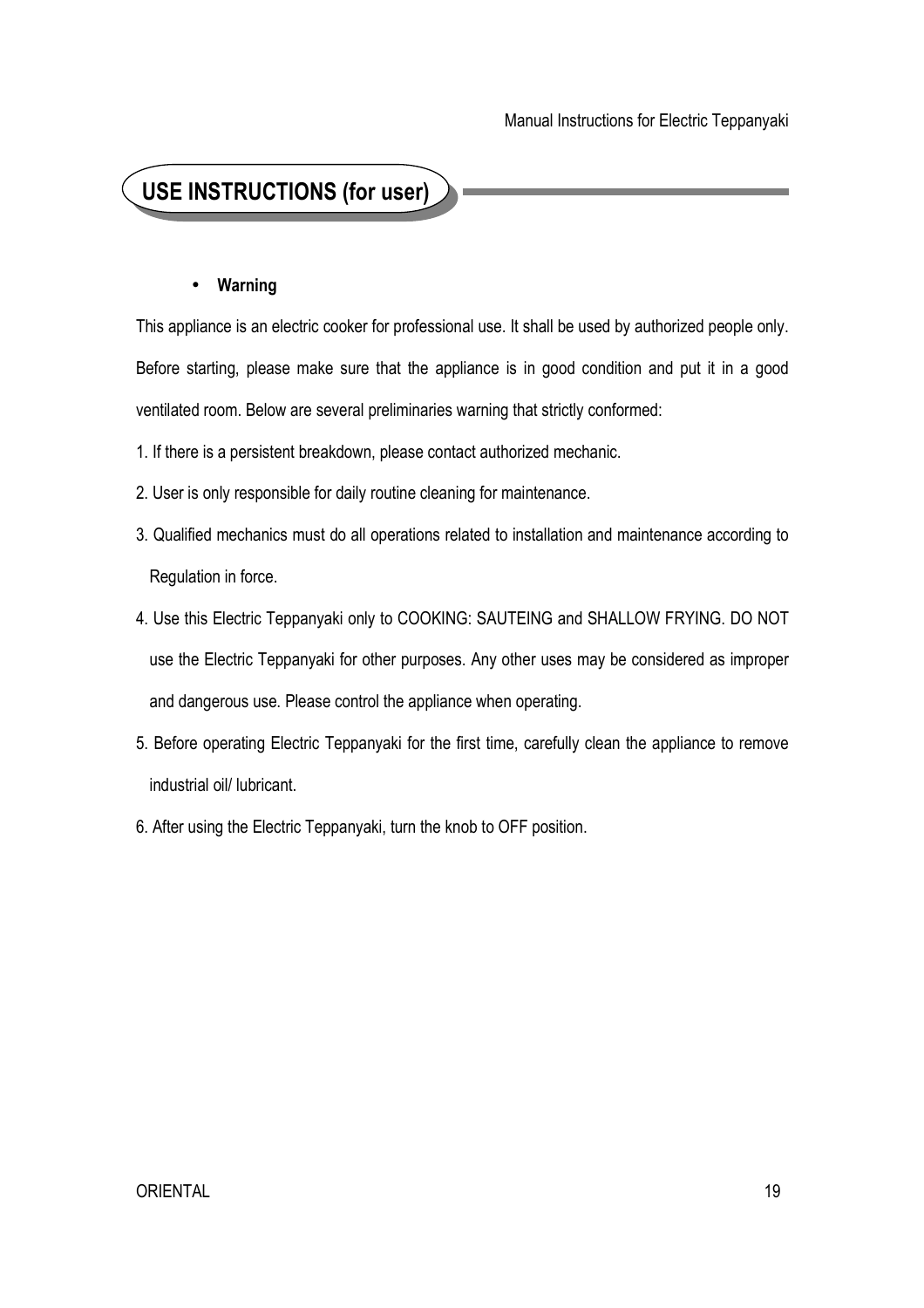• **Turning Electric Teppanyaki ON / OFF** 

#### **- Turning Electric Teppanyaki ON**

- a. Turn the Thermostat knob to the right. The green Pilot lamp will light indicate that the appliance is ready to use.
- b. Turn the Thermostat knob to the right again to increase the temperature. The yellow Pilot lamp will be ON to indicate the heating process is working. The temperature range from 50°C up to 300°C
- c. When the set temperature has reached, the yellow Pilot lamp will be OFF. If

the temperature decreases, the lamp will be ON again.

#### **- Turning Electric Teppanyaki OFF**

a. Turn the Thermostat knob to zero (0) position.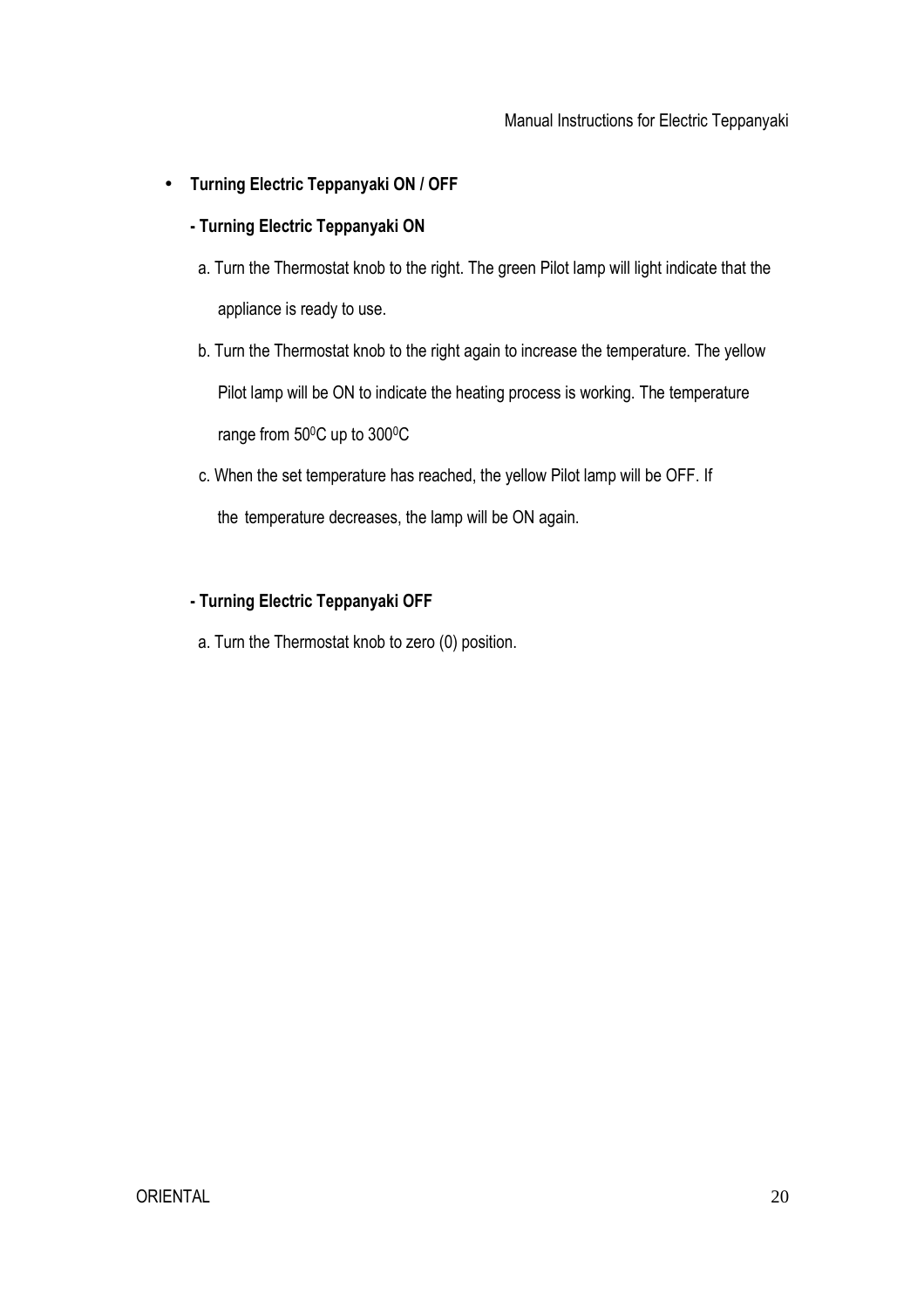## **ROUTINE CLEANING and MAINTENANCE**

Clean the appliance to keep the functionality and durability. In the case of any failures, do not attempt to solve the problem but call your dealer immediately to ask for help. Do not attempt to dismantle the appliance, specialized mechanics must do all job.

For routine cleaning process, please follow procedure below and notice the warning:

- 1. Let the appliance cool.
- 2. Empty and clean the bowl after use.
- 3. Clean the steel part (including griddle plate) daily with warm soapy water, rinse and dry thoroughly. Please make sure that the cleaning product does not contain Chlorine (bleach, hydrochloric acid, etc), using steel wool, brushes, or scrappers that could leave ferrous particles. These materials could oxidize and causes rust on the appliance.
- 4. DO NOT leave acid food such as vinegar, salt, lemon, etc on the stainless steel parts because it can ruin them.
- 5. NEVER wash the appliance with direct high-pressure jet water.
- 6. If the cooker will not used for a long time, briskly rub the steel part slightly with a damp cloth and Vaseline oil. After that, wrap with protective film and put the appliance in a good ventilated room.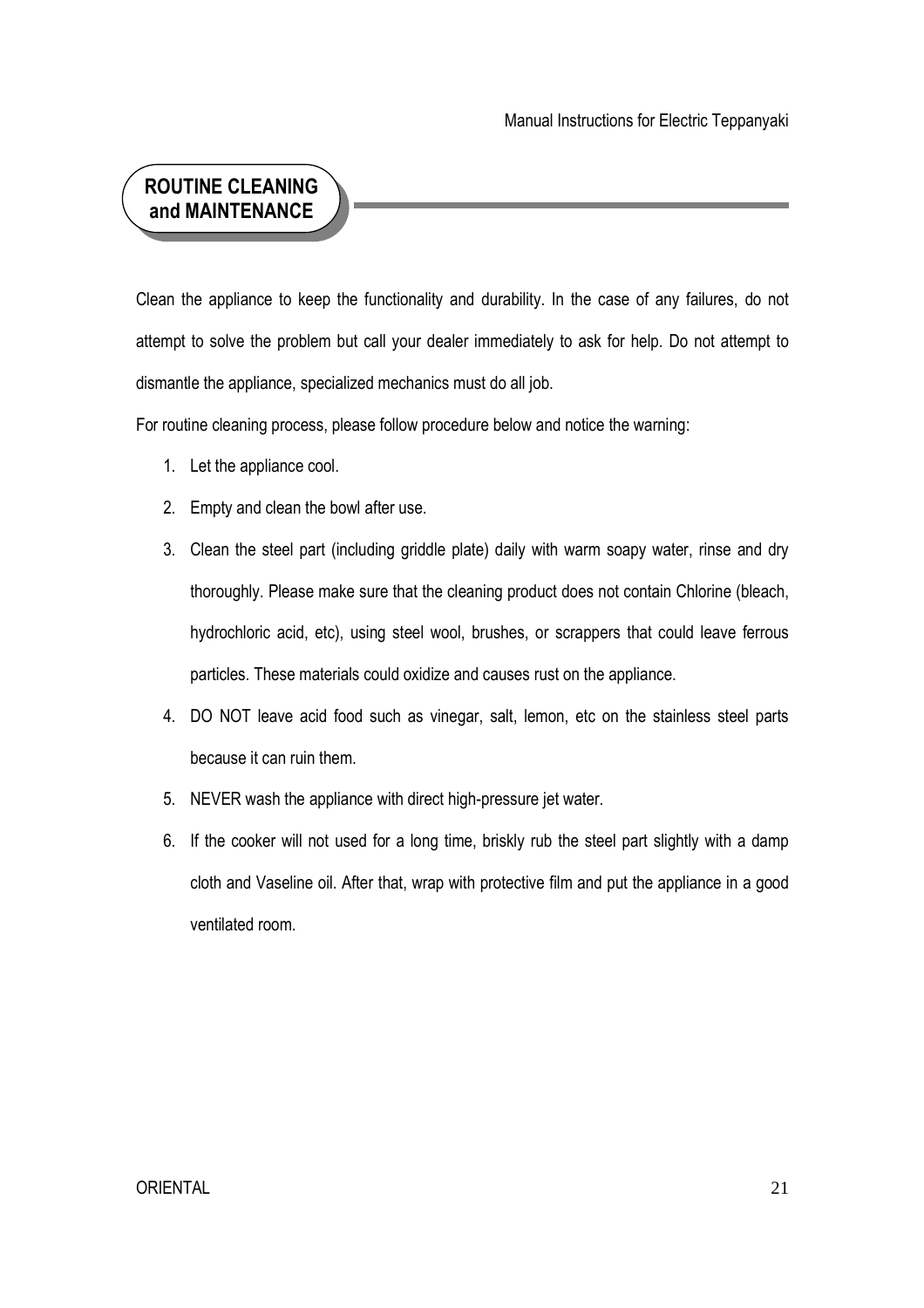#### **ATTENTION!**

- **!** If you find the lighting and control devices are difficult to use, please contact the manufacturer immediately, which will provide you necessary assistance or call NAYATI dealer.
- **!** Please check the appliance periodically. Contact your dealer that will supply assistance to repair and set interval.
- **!** Authorized and qualified personnel must do all service.